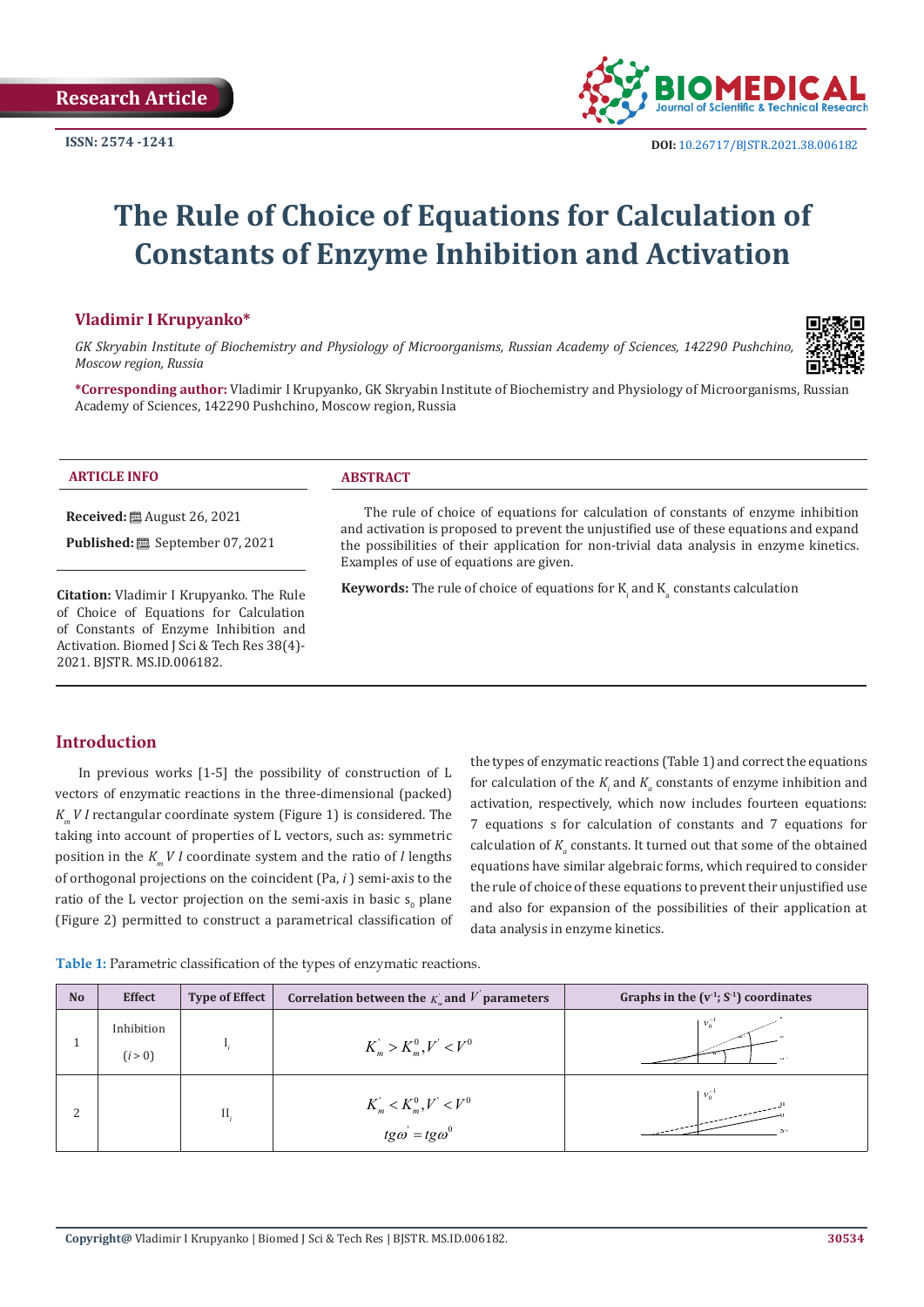| 3                |                       | $\mathop{\rm III}\nolimits_i$ | $K_m = K_m^0, V' < V^0$                                                                                                             | $\boldsymbol{\mathcal{V}}_0^{-1}$                                                    |
|------------------|-----------------------|-------------------------------|-------------------------------------------------------------------------------------------------------------------------------------|--------------------------------------------------------------------------------------|
| $\overline{4}$   |                       | $IV_i$                        | $K_m > K_m^0, V' = V^0$                                                                                                             | $v_0^{-1}$                                                                           |
| 5                |                       | $\mathbf{V}_{_i}$             | $K_m > K_m^0, V > V^0$                                                                                                              | $\varkappa_0^{-1}$                                                                   |
| 6                |                       | $VI_i$                        | $K_m^{\prime} < K_m^0, V^{\prime} < V^0$ tg $\omega > t g \omega^0$                                                                 | V1<br>$\boldsymbol{\nu}_0^{-1}$<br>$5 -$                                             |
| $\boldsymbol{7}$ |                       | $VII_i$                       | $K_m^{\prime} < K_m^0, V^{\prime} < V^0$ tg $\omega^{\prime} <$ tg $\omega^0$                                                       | $v_0^{-1}$<br>$_{\rm{V\,II}}$<br>$\mathbf{D}^{-1}$                                   |
| 8                | None                  | $\mathbf{I}_0$                | $K_m = K_m^0, V = V^0$                                                                                                              | $\varkappa_0^{-1}$                                                                   |
| $\,9$            | Activation<br>(a > 0) | $\mbox{VII}_a$                | $K_m^{\prime}>K_m^0, V^{\prime}>V^0 \hspace{0.2cm} \mathcal{B} \hspace{0.2cm} \omega^{\prime}> \mathcal{B} \hspace{0.2cm} \omega^0$ | U<br>$\varkappa_0^{-1}$<br>$\overline{v}_{\rm II}$                                   |
| $10\,$           |                       | $\mbox{VI}_{_{\rm a}}$        | $K_m > K_m^0, V > V^0$ g $\omega < g$ $\omega^0$                                                                                    | $\mathsf{U}$<br>$v_0^{-1}$<br>V 1                                                    |
| 11               |                       | $\rm V_{a}$                   | $K_m^{\prime} < K_m^0, V^{\prime} < V^0$                                                                                            | $\varkappa_0^{-1}$                                                                   |
| $12\,$           |                       | $\mathrm{IV}_\mathrm{a}$      | $K_m^{'} < K_m^{0}, V^{'} = V^{0}$                                                                                                  | $v_0^{-1}$<br>$\pmb{\mathsf{1}}$ v                                                   |
| 13               |                       | $\rm III_a$                   | $K_m = K_m^0, V' > V^0$                                                                                                             | $\varkappa_0^{-1}$                                                                   |
| $14\,$           |                       | $\rm{II}_a$                   | $K_m > K_m^0, V > V^0$ g $\omega = g \omega^0$                                                                                      | $v_0^{-1}$<br>$\mathbf{H}$<br>$\mathbf{S}^{-1}$                                      |
| $^{\ast}15$      |                       | $\mathbf{I}_{\rm a}$          | $K_m^{'} < K_m^0, V^{'} > V^0$                                                                                                      | O<br>$v_0^{-1}$<br>$\left(\frac{1}{\mathbf{u}},\frac{1}{\mathbf{v}}\right)$<br>$-S1$ |

Note: \*The symbol of a graph in corresponds to the type of reaction under study. For example: the line (0) characterizes the position of initial (nonactivated) enzymatic reaction, line I – the position of a graph representing the  $I_a$  type of activated enzymatic reaction etc.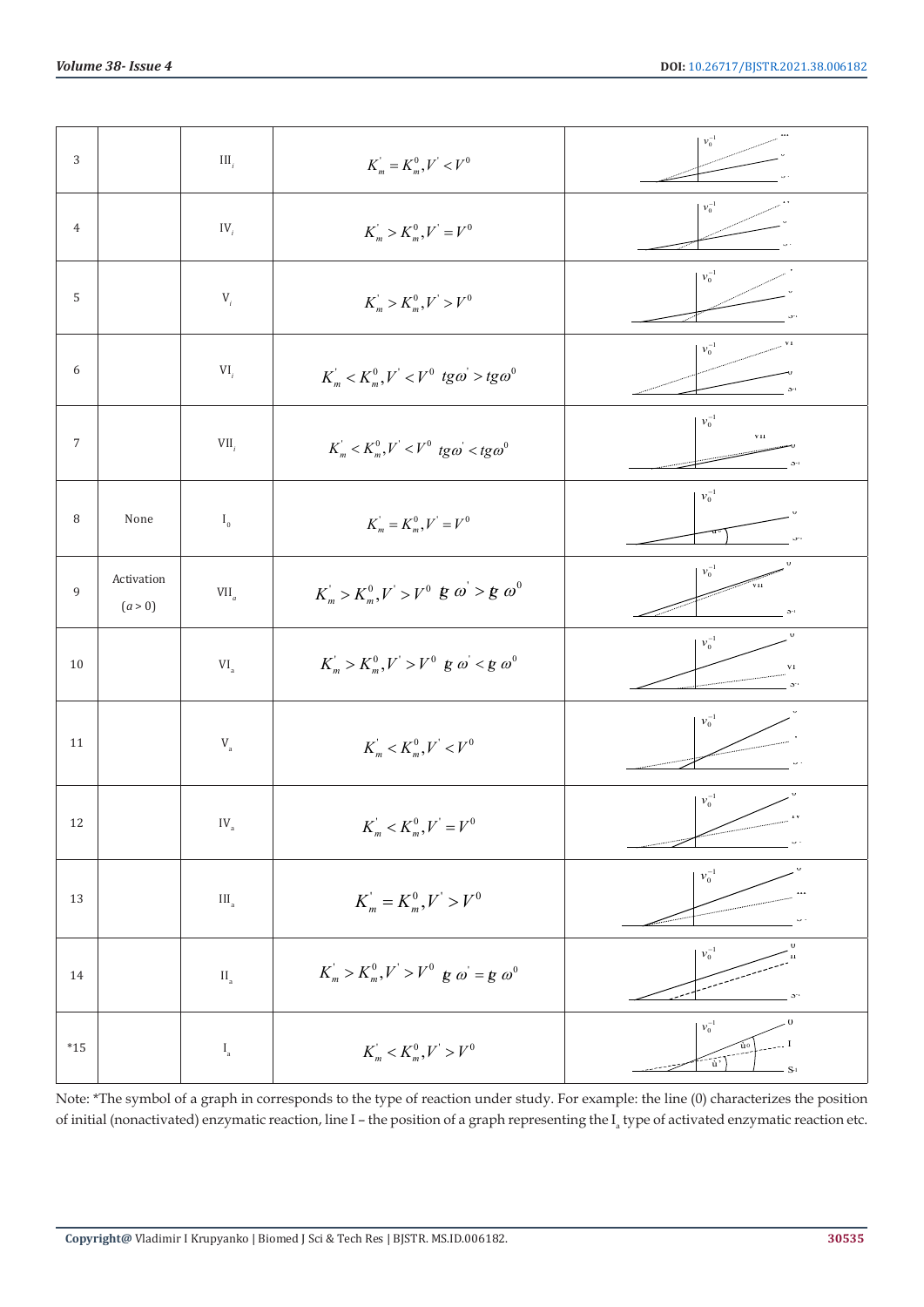

**Figure 1:** Three-dimensional (packed) *Km V I* system of rectangular coordinates with coincident *Pi* and *Pa* semiaxes (Pa,i) molar concentrations of inhibitor *i* and activator *a* .. The symbols of kinetic parameters:  $K_{m}$ ,  $V$ ,  $K_{m}^{0}$ , ..., three-dimensional vectors:  $L_{m}$  $L_{IVi}...$   $L_{Ia'}$   $L_{IVa'}$  and their projections  $L_{Ii'}$   $L_{IVi}...$   $L_{Ia'}$   $L_{IVa}$  on the basic  $s_0$  plane as well as the symbols of projections of directing planes σ<sub>IVi</sub>, σ<sub>IIIi</sub>, σ<sub>IVα</sub>, σ<sub>IIIα</sub> on the PK<sub>m</sub>, P0<sub>V</sub>, p<sub>0<sub>K<sub>n</sub></sub>, *M* PV coordinate semiaxes the same as in the text and in [1-3].</sub>



**Figure 2:** Two-dimensional (scalar)  $K_m V I$  coordinate system. The symbols of kinetic parameters:  $K_m V$ ,  $K_m^0$  …, the projections  $L_{1i'}$ ,  $L_{1i'j}$ …  $L_{1i'}$ ,  $L_{1i'j}$  of three-dimensional vectors:  $L_{1i'}$ ,  $L_{1i'j}$ …  $L_{1i'j'}$ ,  $L_{1i'j}$  on the basic  $s_0$  plane and symbols of PK<sub>m</sub>, P0<sub>v</sub>,  $P0$ <sub>k</sub>,  $\mu$  PV coordinate semiaxes the same as in Figure 1 and in the text.

The rule of choice is considered in this work, and the examples of using these equations for non-trivial data analysis in enzyme kinetics are given, namely:

- **a)** The cases, when the values of  $K_m^0$  and  $V^0$  parameters of initial reaction are absent
- **b)** The cases, when there is possibility to use other equations (similar in the form) for calculation of  $K_i$  and  $K_a$  constants and
- **c)** The cases, when equations for calculation of monoparametrical constants of enzyme inhibition are used for calculation of bi-parametrical types of enzyme inhibition.

## **Materials and Methods**

Calf alkaline phophatase (EC 3.1.3.1.) - a preparation of Sigma (USA). Substrate: p-Nitrophenylphosphate - 2CHA salt (pNPP) - a preparation of Serva (Germany). Enzyme inhibitor: Sodium molybdate (Na<sub>2</sub>MoO<sub>4</sub>×2H<sub>2</sub>O) - a crystalline salt of high purity grade of domestic make. The cleavage of pNPP was recorded on a twobeam CF-4 DR spectrophotometer (Optica Milano, Italy). Reactions were carried out in 0.05M Tris-HCl buffer (pH 9.0) of ionic strength 0.1 by NaCl of high purity at constant mixing [1] in a thermostat at 37 °C. The curves of a course of reactions were registered by absorption increment (+ $\Delta A_{100}$ ) of a solution containing the substrate,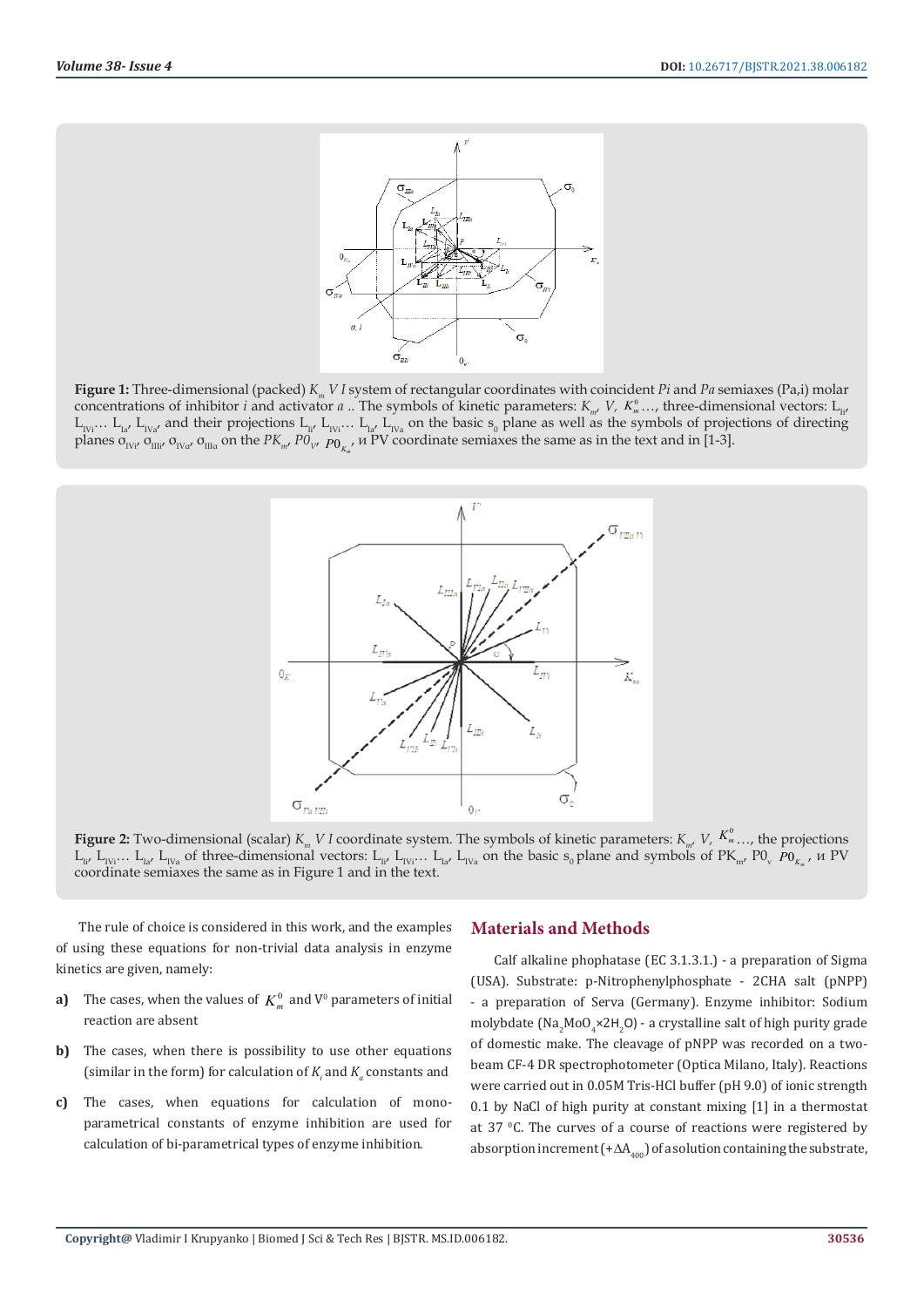enzyme and inhibitor against the solution of the same composition, but without the enzyme. The concentration of pNPP was changed 0.294·10-4 – 0.98∙10-4M, the enzyme concentration was 1.96mg/ml (Figure 3A). The initial reaction rates (v) were determined by the slope angle of tangents to initial segments of curves of the course of a reaction in not less than 5 parallel experiments. The kinetic and parameters were calculated by plots in the  $(v^1 S^1)$  coordinates

by Lineweaver-Burk using the program SigmaPlot, version 2000 (USA). The isolation of vacuolar polyphosphate hydrolase from *N. crassa* (EC 3.6.11) and the study of effect of arginine-containing activator (ArgA) on initial rates of P9 polyphosphate by this enzyme (Figure 3A) are given in [6]. Root-mean-square deviation at fivefold determination was:  $v = \pm 2.5$ %, Km and V =  $\pm 7.5$ %,  $K_i$  and  $K_a$  $= \pm 10\%$ .



#### **Figure 3:**

**A.** Lineweaver-Burk plots of inhibitory effect of anions  $MoO<sub>4</sub><sup>2-</sup> (10<sup>-5</sup>M): 0.0625$  – line 1; 0.125 – line 2 and 0.25 – line 3 on initial rates of pNPP by calf alkaline phosphatase. Line 0 – the inhibitor is absent. Designation *v*, mmol/(min×per mg of enzyme).

**B.** Dependence of change in values of  $(A)$  denominator of Eq. (1) (Table 1) upon increasing concentrations of  $Na<sub>2</sub>MoO<sub>4</sub>$  in coordinates (A;i). The concentration of  $\rm Na_2MoO_4$  ( $10^5$  M): 0.0625, 0.125 and 0.25: 0.0625, 0.125 and 0.25, respectively.

# **Results and Discussion**

## **Example 1**

As seen in Table 1, the rule of choice of equations for calculation of constants of enzyme inhibition and activation presupposes the  $\alpha$  construction of experimental dependencies of change of  $v_i$  initial rates of inhibited (or activated v*<sup>a</sup>* ) reactions upon concentrations of substrate cleaved S obtained in the presence of inhibitor *i* (or activator  $a$  ) relative to the same rates of  $v<sub>o</sub>$  initial (uninhibited  $i =$ 0 and non-activated  $a = 0$ ) reaction in the  $v^T S^T$  coordinates. The type of reaction is determined by the position of obtained plots and according to the type – the equation for calculation of the respective constant. However, great difficulties arise in the following cases according to the forms of equations of Table 1, to calculate the constants of enzyme activation,

**1)** It is necessary to obtain the values of not only  $K_m$  and *V* parameters of activated (or inhibited) reaction, but also the values

of  $K_m^0$  and  $V^0$  parameters of initial (non-activated  $a = 0$ ) reaction. It can evoke difficulties at using equations of such data analysis, because in some studies the values of  $\,_{m}^{0}\,$  and V $^{0}$  parameters are absent, for example, due to bad capability of the enzyme to cleave substrate in the absence of activator. Such cases are often found in laboratory practice [6-11], see, for example, the results of study of activating effect of arginine-containing activator ArgA on initial rates of  $P_{9}$  polyphosphate cleavage by vacuolar polyphosphate hydrolase of *N. crassa* (Figure 3A). From these data it ease to see, that the values of  $K_m^0$  and  $V^0$  parameters of initial reaction in this case are not determined. In some other cases the values of  $K_m^0\,$  and V $^0$  parameters of activated reactions there are ability to determine [12-14]. The same situation also occurs at calculation of K<sub>*i*</sub> constants of enzyme inhibition, if the values of  $K_m^0$  and V<sup>o</sup> parameters of initial reaction are not determined [8,15]. Let us examine Figures 3A & 3B devoted to study of enzyme inhibition by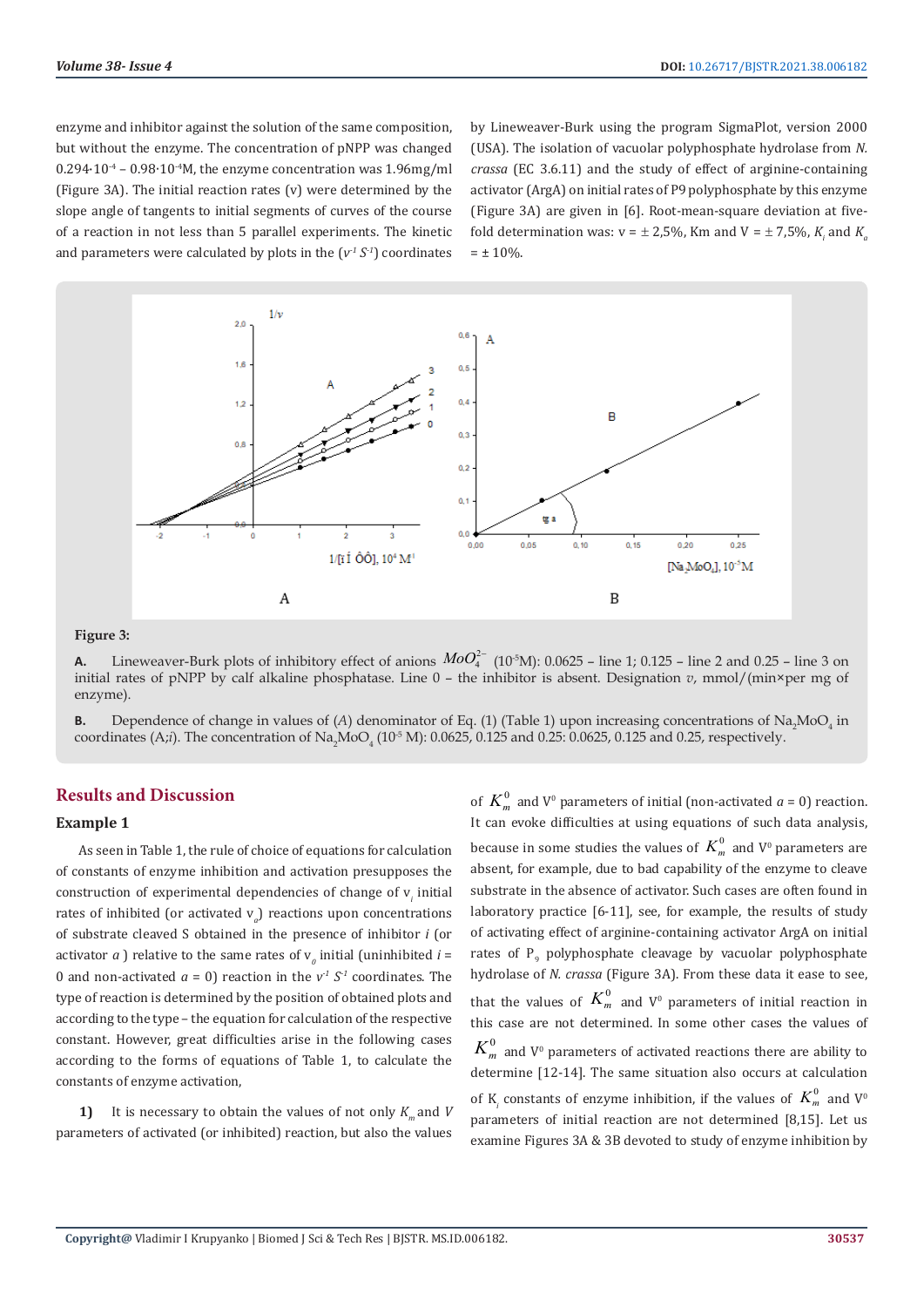calf alkaline phosphatase (EC 3.13.1.) by increasing concentrations of  $MoO_{4}^{2-}$ .

The values of  $K_m^0$  and  $V^0$  parameters were not determined in this case. According to the parametrical classification (Table 1, line1) the data of Figure 3A correspond to the,  $I_i$ , type of enzyme inhibition [2, 3]. Using Eq. (1 of Table 1), the values of constants of enzyme inhibition were calculated by each of 3 concentrations of  $\mathit{MoO}_{4}^{2-}$  and the average value of  $\mathit{K}_{\mathit{Ii}}$  = 0.628×10<sup>-5</sup>M constant of alkaline phosphatase inhibition was estimated by the slope angle (tg a) of experimental line (Figure 3B) to the abscissa axis in the coordinates (*A; i*):

$$
K_{li} = i / A = 1 / (A / i) = 1 / tga,
$$
\n(1)

where (*A*) is the denominator of Eq. (1, Table 1). As easily seen in Figure 3B, the value of constants of alkaline phopsphatase inhibition can also be calculated by any intervals of inhibitor concentrations, i.e. by the slope angle (tg a) to the abscissa axis of respective segments of the experimental line without introduction of additional symbols to  $\mathit{K}^{'}_{m}$ ,  $\mathit{K}^{0}_{m}$ ,  $\mathit{V}$  и  $\mathit{V}^{0}$  parameters of Eq. (1)

#### **Example 2**

(Table 1), namely, by having determined the values of  $K_m$  and  $V$  parameters obtained, for example, by the 1<sup>st</sup> concentration of inhibitor  $0.0625\ 10^{-5}$  M and substituted them in Eq. (1) (instead of  $K_m^0$  and  $V^0$  parameters), and the values of  $K_m^{\prime}$  and  $V^{\prime}$ parameters obtained by the  $2<sup>nd</sup>$  concentration of enzyme inhibitor  $0.125\,10^{\text{-}5}$ M – instead of  $\textit{\textbf{K}}_{m}^{+}$  and  $\textit{\textbf{V}}^{+}$  parameters (already available in the equation). In this case, we shall obtain that for the interval of inhibitor concentrations  $i_2 - i_1 = \Delta i = (0.1255 - 0.0625) 10^{-5} M =$ 0.0625 10-5 М

$$
K_{ii} = \frac{0.0625.10^{-5}M}{\left(\left(\frac{4,91 - 4,75}{4,75}\right) + \left(\frac{2,33 - 2,13}{2,13}\right)^2\right)^{0.5}} = 0.628.10^{-5}M.
$$
\n(2)

Yet, here it is more advisable to calculate the  $K_{I_i}$  constant of enzyme inhibition by the slope angle of the plot (Figure 3B) to the abscissa axis ( $K_{li}$  = 0.6291⋅10<sup>-5</sup>M). As seen in (the Figure 3B), the removal of the zero point ( $K_m^0$  = 0  $\mu$   $V^0$  = 0) on the plot in this case (the absence of really great deviation in the values of denominators of Eq. (1) (Table 1) will be not exhibited by any change of the slope angle of the plot to the abscissa axis.



#### **Figure 4:**

**A.** Activating effect of ArgA on initial rates  $v_{VIIa}$  of  $P_9$  polyphosphate cleavage catalyzed by vacuolar polyphosphatase from N. crassa: lines 1, 2 and 3 – the concentration of ArgA is:  $1.1 \mu$ M – line 1;  $2.2 \mu$ M – line 2 and  $3.3 \mu$ M – line 3. Designation:  $v - \mu E / \text{min}$ .

**B.** Dependence of change in the A denominators of Eq. (6) (Table 1) upon increasing concentrations of ArgA in the coordinates (А; ). The intervals of ArgA concentrations are 1.1µM and 2.2µM , respectively.

Use of this technique (Example 1) to data analysis (Figure 4A), which now taking into account the above-said can be referred to the  $VI_a$  type of polyphosphate hydrolase activation – leads to calculation of the following values of the constants of enzyme

activation (Eq. 6, Table 1):  $K_{V1a} = 3.182$  ( $\mu$ M) – by the interval ArgA  $(2.2 - 1.1 = 1.1) \mu M$  and  $K_{V/a} = 3.103 \mu M$  – by the interval ArgA (3.3 -1.1 = 2.2) µM). The construction of dependencies of *A* denominators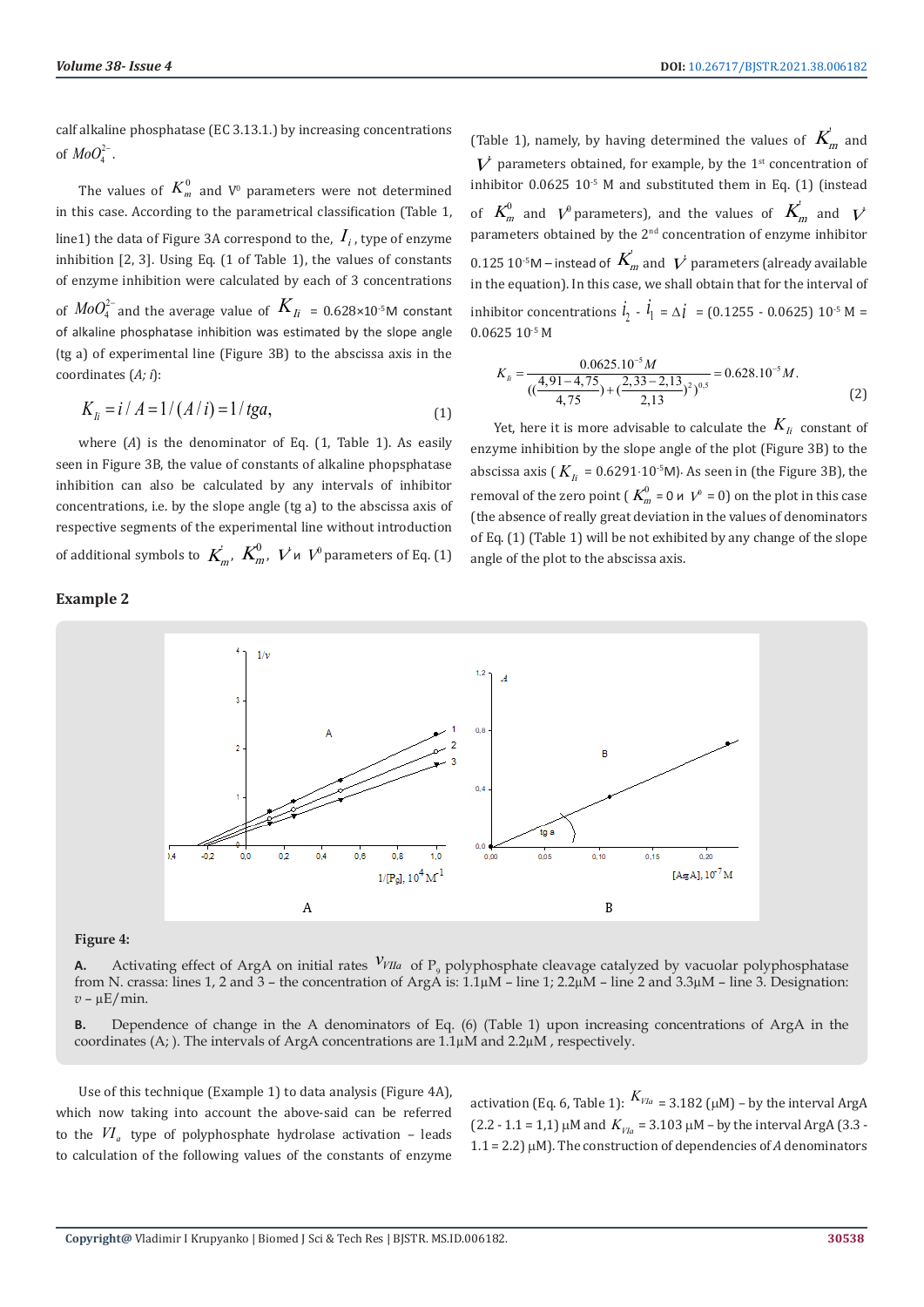(Eq. 6) upon the intervals of ArgA concentrations in the coordinates ( A,  $\Delta a$ ) (Figure 4B), where the slope angle (tg a) of the plot to the abscissa axis according to Eq. (6, Table 1) is connected with the value of  $K_{V1a}$  constant of enzyme activation by a ratio:

$$
K_{Ii} = a / A = 1(A/a) = 1 / tga
$$
 (3)

Bearing in mind that the parameter  $b(1)$  of the computing program Statistics (SigmaPlot, version 2000) characterizes the value of the same slope angle (tg a) of the plot (Figure 4B) to the abscissa axis, one can calculate the value of the target constant of enzyme activation by a ratio:

$$
K_{li} = 1/b(1) = 1/3.2227(\mu M)^{-1} = 0.3103\mu M.
$$
 (4)

### **Example 3**

Calculation of constant activation. The activating effect of Guanosine (Guo) on canine alkaline phosphatase (Figure 5) shows that in the presence of  $1\times10^{-3}$ M Guo the parameters of initial reaction of pNPP cleavage, i. e. =  $4.69 \times 10^{-5}$ M,  $V^0 = 2.921$ mmol/min per mg protein, change as follows:  $K_m^{\prime} = 5.67 \cdot 10^{5}$ M,  $V = 3.3527$  mmol/min per mg protein. This corresponds to the  $II_a$  type of un associative enzyme activation. Hence, to calculate the constant of enzyme activation, one should use Eq. (14, Table 1). Substitution of the obtained values of parameters in this equation allows calculation of this constant of enzyme activation:

$$
K_{Ila} = a / ((\frac{K_m - K_m^0}{K_m^0})^2 + (\frac{V - V^0}{V^0})^2)^{0.5} = 10^{-3} / \sqrt{0.0655} = 3.91.10^{-3} M. \tag{5}
$$

Substitution of the:  $K_{IVI}$  = 4.785 · 10<sup>-3</sup>M,  $K_{IIIa}$  = 6.76 · 10<sup>-3</sup>M parameters of this experiment (Figure 5) in (Eq. 14, [16]), result in to:

$$
K_{\text{I}\text{I}\text{a}} = \left(\frac{6.76^2 \cdot 4.785^2}{6.76^2 + 4.785^2}\right)^{0.5} = (15.254)^{0.5} = 3.906.10^{-3} M\tag{6}
$$

substitution in (Eq. 6), rewritten to the form:

$$
(\frac{1}{K_{Ia}})^2 = (\frac{1}{K_{Ia}})^2 + (\frac{1}{K_{I'i}})^2 = (\frac{1}{22.896} + \frac{1}{45.698}) = (0.065610^6 M^{-2})^{0.5}
$$
 (7)

result in to the same value of activation constant:

$$
K_{\text{Ifa}} = \frac{1}{\sqrt{0.0656.10^6, M^2}} = \frac{1}{0.2561} .10^{-3} M = 3.90410^{-3} M. \tag{8}
$$



Note: line 1 – the concentration of Guo is  $1 \cdot 10^{-3}M$ ; line (0) – the activator is absent.

**Figure 5:** Activating effect of Guo on the initial rate  $V_0$ ,  $\mu$ mol/min per  $\mu$ g protein of pNPP cleavage by canine alkaline phosphatase.

From the length parts of equations: (6) и (7) may to see that all they obeys to the signs of Pifagor's theorem and this may be used as for calculation any of the three constants by the two others known already and for correction the constants, determined by using any other equations. For example for calculation any of the third constants by the two others known already, or for correction the constants, determined by using any other equations. This extremely convenient in many other cases. Namely, from (Eq. 8) it follows that:

$$
K_{IVI} = (\frac{K_{IIII}^2 \cdot K_{IIa}^2}{K_{IIII}^2 - K_{IIa}^2})^{0.5}
$$
\n(9)

Having substituting the all necessary parameters in Eq. (9), we will become that,

$$
K_{1/17} = \left(\frac{45.7.15.24}{45.7 - 15.24}\right)^{0.5} = \left(\frac{696.52}{30.46}\right)^{0.5} = (22.75)^{0.5} = 4,78210^{-3}M\tag{10}
$$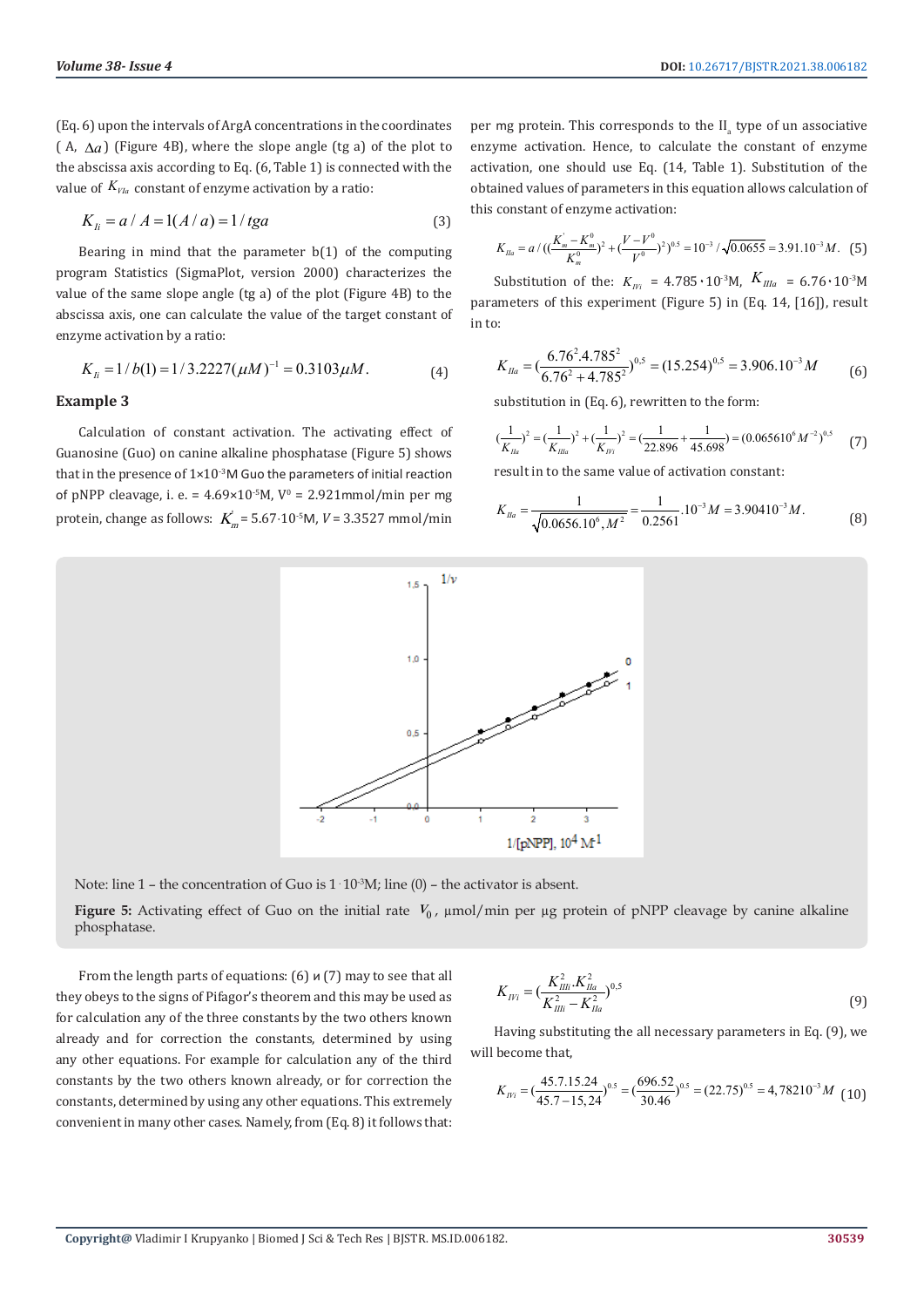and as it was to be expected, this result in to the same value of constant ( $K_{IVi}$  = 4.785 · 10<sup>-3</sup>M). But by use  $K_{IIIi}$  = 6.76 · 10<sup>-3</sup>M, (consider that  $K_{m} = K_{m}^{0}$ ) [17-21]  $K_{IVI} = 4.785 \cdot 10^{3} M$  (consider that  $V = V^0$  ) [21-23], or we shall become  $K_{IVI} / K_{IIa} = 4.785/3.904$ , more than 22%;  $K_{IIa} / K_{Ia} = 6.76/3.904$  more than 72%.

# **Discussion**

As easily to see by comparison of Eqs. (4, 1 and 5) (Table 1) that the value of  $K_{IVI}$  constant of enzyme inhibition can be estimated not only using Eq. (4), but also by Eq. (1) and Eq. (5 of Table 1), which (if the ratio of parameters  $\overrightarrow{K}_{m}^{'}$  =  $\overrightarrow{K}_{m}^{0}$ ) will be simplified to Eq. (4). To explain the above situation, it is convenient to consider Figure 2, where the positions of  $L_{IV'}$   $L_{II'}$  and  $L_{Vi}$  projections of respective vectors of reaction under study on the basic  $s_0$  plane of Figure 1 are given. As seen in Figure 2, the  $\overrightarrow{K}_{m} = \overrightarrow{K}_{m}^{0}$  projection of  $L_{I_i}$  of vector and  $L_{I_i}$  projection of  $L_{V_i}$  of  $L_{V_i}$  of vector will occupy the place of  $L_{IVi}$  projection of  $L_{IVi}$  vector of inhibited reaction at the ratio of parameters …, i.e. the mono-parametrical, IV*<sup>i</sup>* type, of

enzyme inhibition is transient between  $I_i$  and  $V_i$  bi-parametrical types of enzyme inhibition. Evidently use of Eqs. (1 or 5 of Table 1) for calculation of the constant of enzyme inhibition will lead to correct calculation of their values. It is not recommended to make such substitution of equations due to the following reasons:

**1)** Substitution of Eq. (4) by Eqs. (1 or 5) will not simplify the calculation of  $K_{IVI}$  constant, but

**2)** The form of equation and the symbol of constant, if not corrected, may disorient the reader and orient to choose type IV. instead type I, of enzyme inhibition.

It is analogous in the case of using the other equations for calculation of  $K_{Ia}$  and  $K_{Ia}$ ,  $K_{Va}$ ,  $K_{VIa}$  and  $K_{VIIa}$  bi-parametrical constants activation: see Eqs. (15, 14, 11, 10 and 9 of Tables 1 & 2) and the positions of respective bi-parametrical:  $L_{1a}$ ,  $L_{1a}$ ,  $L_{1b}$ , ... projections of three-dimensional  $L_{1a}$ ,  $L_{1a}$ ,  $L_{Va}$  ... vectors relatively to  $L_{I_{V_{\alpha'}}}$ ,  $L_{II_{\alpha'}}$ ,  $L_{IV_{\alpha'}}$  and  $L_{III_{\alpha'}}$  projections of (two-parametrical  $L_{IV_{\alpha'}}$ ,  $L_{III_{\alpha'}}$ ,  $L_{IV_{\alpha'}}$ and  $L_{\text{m}}$  vectors) among their surroundings (Figures 1 & 2).

| <b>Type of effect</b> | New name of the types of enzymatic<br>reactions | <b>Traditional name</b>   | Corrected equation for calculation of the K and $K_a$<br>constants                                                           |
|-----------------------|-------------------------------------------------|---------------------------|------------------------------------------------------------------------------------------------------------------------------|
| $I_i$                 | Bi-parametrically coordinated inhi-<br>bition   | Mixed Inhibition          | $K_{I} = i \sqrt{\left(\frac{K_{m}^{'} - K_{m}^{0}}{K_{m}^{0}}\right)^{2} + \left(\frac{V^{0} - V^{'} }{V^{'} }\right)^{2}}$ |
|                       | Un associative Inhibition                       | Uncompetitive Inhibition  | $K_{Ili} = i \sqrt{\left(\frac{K_m^0 - K_m^{'}}{K_m'}\right)^2 + \left(\frac{V^0 - V^{'}}{V}\right)^2}$                      |
| $I\!I\!I_i$           | Catalytic Inhibition                            | Noncompetitive Inhibition | $K_{IIIi} = \frac{l}{V^0/V^2-1}$                                                                                             |
| $IV_i$                | Associative Inhibition                          | Competitive Inhibition    | $K_{IVI} = \frac{l}{K_{I}^2/K_{I}^0 - 1}$                                                                                    |
| $V_i$                 | Pseudo inhibition                               |                           | $K_V = i \sqrt{\left(\frac{K_m - K_m^0}{K_m^0}\right)^2 + \left(\frac{V' - V^0}{V^0}\right)^2}$                              |
| $\boldsymbol{V}_{i}$  | Dis coordinated Inhibition                      |                           | $K_{VII} = i \sqrt{\left(\frac{K_m^0 - K_m^{'}}{K_m'}\right)^2 + \left(\frac{V^0 - V^{'}}{V}\right)^2}$                      |
| $VII_i$               | <b>Transient Inhibition</b>                     |                           | $K_{VIII} = i \sqrt{\left(\frac{K_m^0 - K_m^{'}}{K_m'}\right)^2 + \left(\frac{V^0 - V^{'}}{V^{'}}\right)^2}$                 |

**Table 2:** Equations for calculation of the  $K_i$  and  $K_a$  constants.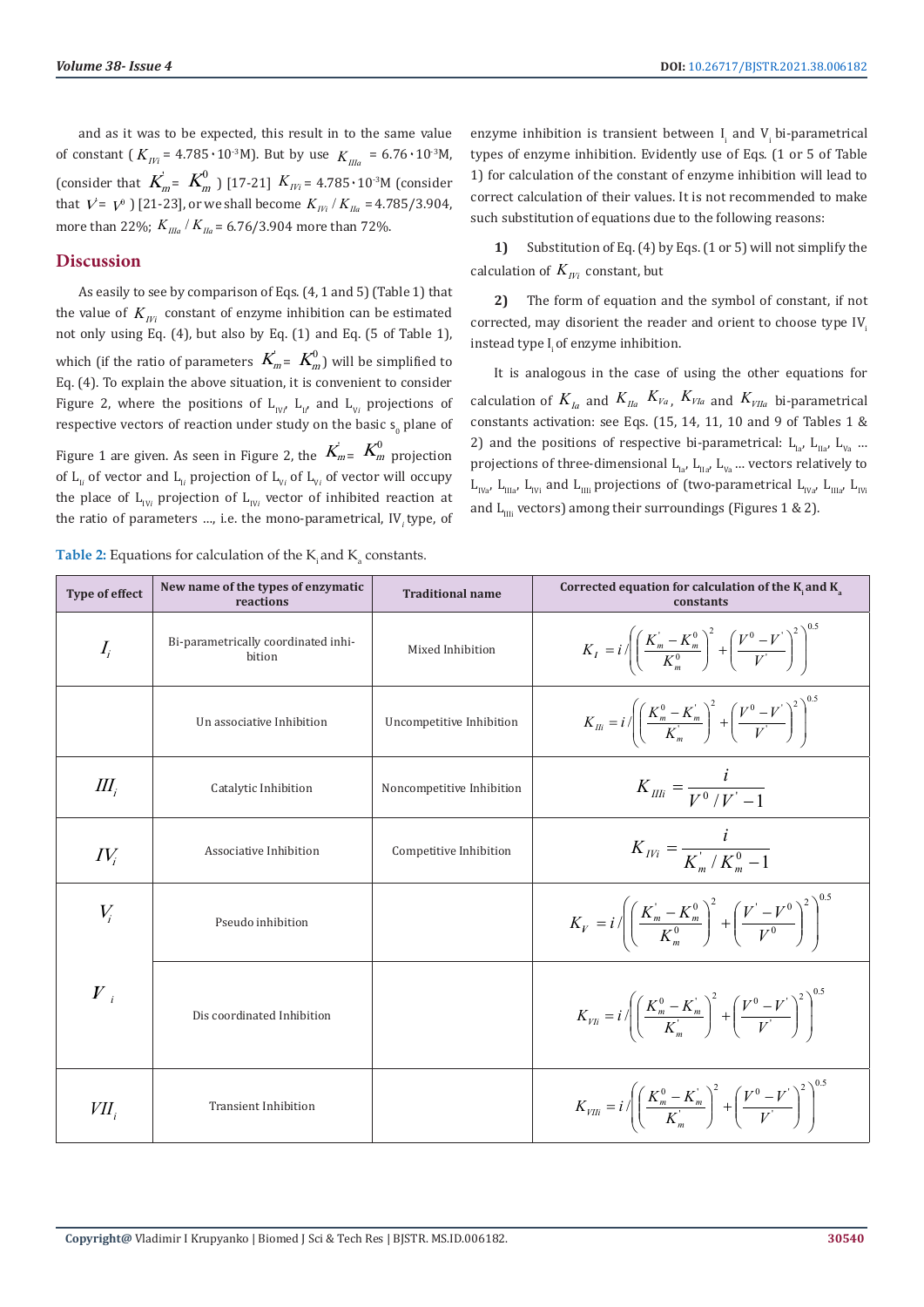| $I_0$                       | Initial (uninhibited $i = 0$ and non-acti-<br>vated $a = 0$ ) enzymatic reaction |                                 |                                                                                                                                |
|-----------------------------|----------------------------------------------------------------------------------|---------------------------------|--------------------------------------------------------------------------------------------------------------------------------|
| $VII_a$                     | <b>Transient Activation</b>                                                      |                                 | $K_{VIIa} = a \sqrt{\left(\frac{K_m - K_m^0}{K_m^0}\right)^2 + \left(\frac{V' - V^0}{V^0}\right)^2}$                           |
| $\left V\right _a$          | Dis coordinated Activation                                                       |                                 | $K_{VIa} = a / \left( \frac{K_m^{\prime} - K_m^0}{K_m^0} \right)^2 + \left( \frac{V^{\prime} - V^0}{V^0} \right)^2$            |
| $V_a$                       | Pseudo activation                                                                |                                 | $K_{u} = a \sqrt{\left(\frac{K_{m}^{0} - K_{m}^{'} }{K_{m}^{'} }\right)^{2} + \left(\frac{V^{0} - V^{'} }{V^{'} }\right)^{2}}$ |
| $IV_{\scriptscriptstyle a}$ | Associative Activation                                                           | Competitive<br>Activation       | $K_{IVA} = \frac{a}{K^0/K^2 - 1}$                                                                                              |
| $I\!I\!I_s$                 | Catalytic Activation                                                             | Noncompetitive Activation       | $K_{II/a} = \frac{a}{V^{1}/V^{0}-1}$                                                                                           |
| $I_a$                       | Unassociative Activation                                                         | <b>Uncompetitive Activation</b> | $K_{Ia} = a / \left( \frac{K_m^{\prime} - K_m^0}{K_m^0} \right)^2 + \left( \frac{V^{\prime} - V^0}{V^0} \right)^2$             |
| $I_{\scriptscriptstyle a}$  | Bi-Parametrically Coordinated Acti-<br>vation*                                   | <b>Mixed Activation</b>         | $K_h = a \sqrt{\left(\frac{K_m^0 - K_m'}{K_m'}\right)^2 + \left(\frac{V' - V^0}{V^0}\right)^2}$                                |

## **References**

- 1. Krupyanko VI (1990) A Vector Method of Representation of Enzymic Reactions. Moscow: Nauka, pp. 3-142.
- 2. [Krupyanko VI \(2009\) Perspectives of Data Analysis of Enzyme Inhibition](https://onlinelibrary.wiley.com/doi/abs/10.1002/jbt.20272)  [and Activation. Part 2: Parametrical Classification of Types of Enzymatic](https://onlinelibrary.wiley.com/doi/abs/10.1002/jbt.20272)  [Reactions. J Biochem Mol Toxicol 23\(2\): 101-107.](https://onlinelibrary.wiley.com/doi/abs/10.1002/jbt.20272)
- 3. [Krupyanko VI \(2010\) Perspectives of Data Analysis of Enzyme Inhibition](https://pubmed.ncbi.nlm.nih.gov/20583219/)  [and Activation. Part 4: Equations for Calculation of Constants of Enzyme](https://pubmed.ncbi.nlm.nih.gov/20583219/)  [Activation and Inhibition. J Biochem Mol Toxicol 24\(3\): 145-154.](https://pubmed.ncbi.nlm.nih.gov/20583219/)
- 4. Krupyanko VI (2014) Non-existence of secondary coordinates of intersects. Eur Chem Bull 3(8): 815-822.
- 5. [Krupyanko VI \(2015\) Correction of Dixon Plots. Eur Chem Bull 4\(3\):](https://epa.oszk.hu/02200/02286/00033/pdf/EPA02286_chemical_2015_1-3_142-153.pdf)  [142-153.](https://epa.oszk.hu/02200/02286/00033/pdf/EPA02286_chemical_2015_1-3_142-153.pdf)
- 6. Vagabov VM, Trilisenko LV, Krupyanko VI, Il chenko VI, Kulaev IS (1990) Intracellular arginine activates of polyphosphohydrolase from Neurospors krassa? Proceedings of Academy of Sciences of the USSR 311(4): 991-994.
- 7. [Monder C, Lakshmi V, Miroff Y \(1991\) Kinetic studies on rat liver 11](https://pubmed.ncbi.nlm.nih.gov/1958701/)  [-hydroxysteroid dehydrogenase. Biochim Biophys Acta 1115\(1\): 23-29.](https://pubmed.ncbi.nlm.nih.gov/1958701/)
- 8. [Podshun B, Cook PF, Schnackerz KD \(1990\) Kinetic mechanism of](https://pubmed.ncbi.nlm.nih.gov/2198281/)  [dihydropyrimidine dehydrogenase from pig liver. J Biol Chem 265\(22\):](https://pubmed.ncbi.nlm.nih.gov/2198281/)  [12966-12972.](https://pubmed.ncbi.nlm.nih.gov/2198281/)
- 9. [Shi Y, Jiang Z, Han P, Zheng GX, Song KK, et al. \(2007\) Purification and](https://europepmc.org/article/med/17258376)  some properties of β[-N-acetyl-D-glucosaminidase from the cabbage](https://europepmc.org/article/med/17258376)  [butterfly \(Peris rapae\). Biochemie 89\(2\): 347-354.](https://europepmc.org/article/med/17258376)
- 10. [Lin Y, Alguindigue SS, Volkman J, Nicholas KM, West AN, et al. \(2007\)](https://pubmed.ncbi.nlm.nih.gov/17223711/) [Complete Kinetic Mechanism of Homoisocitrate Dehdrogenase from](https://pubmed.ncbi.nlm.nih.gov/17223711/) [Saccharomces cerevisae. Biochemistry 46\(3\): 890-898.](https://pubmed.ncbi.nlm.nih.gov/17223711/)
- 11. [Hara A, Shinoda M, Kamazu T, Nakayama T, Deyashiki Y, et al. \(1991\)](https://pubmed.ncbi.nlm.nih.gov/2018468/) [Inhibition of dimeric dehydrodiol dehydrogenase of rabbit and pig lens](https://pubmed.ncbi.nlm.nih.gov/2018468/) [by ascerbic acid. J Biochem 275\(1\): 121-126.](https://pubmed.ncbi.nlm.nih.gov/2018468/)
- 12. [Smith CA, Rangarajan M, Hartley BS \(1991\) D-xylose \(D-glucose\)](https://www.ncbi.nlm.nih.gov/pmc/articles/PMC1151217/) [isomerase from Arthrobacter strain N.R.R.I. B 3728. Purification and](https://www.ncbi.nlm.nih.gov/pmc/articles/PMC1151217/) [properties. Biochem J 277\(1\): 255-261.](https://www.ncbi.nlm.nih.gov/pmc/articles/PMC1151217/)
- 13. [Edelberg JM, Weissler M, Pizzo SV \(1991\) Kinetic analysis of the](https://pubmed.ncbi.nlm.nih.gov/1829607/) [effects of glycosaminoglycans and lipoproteins on urokinase mediated](https://pubmed.ncbi.nlm.nih.gov/1829607/) [plasminogen activiton. Biochem J 276\(3\): 785-791.](https://pubmed.ncbi.nlm.nih.gov/1829607/)
- 14. [Bae Lee M, Carman GM \(1990\) Regulation of yeast phosphatidylserine](https://pubmed.ncbi.nlm.nih.gov/2158994/) [synthase and phosphatidylinositol synthase activite as by phospholipids](https://pubmed.ncbi.nlm.nih.gov/2158994/) [in triton X-100/phospholipid mixed micells. J Biol Chem 265\(13\): 7221-](https://pubmed.ncbi.nlm.nih.gov/2158994/) [7226.](https://pubmed.ncbi.nlm.nih.gov/2158994/)
- 15. [Hoimsen H, Storm E \(1969\) The Adenosine Triphosphate Inhibition](https://pubmed.ncbi.nlm.nih.gov/4308294/) [of the Pyruvate Kinase Reaction and its Dependence in the Total](https://pubmed.ncbi.nlm.nih.gov/4308294/) [Magnesium Ion Concentration. Biochem J 112\(3\): 303-316.](https://pubmed.ncbi.nlm.nih.gov/4308294/)
- 16. [Krupyanko VI \(2007\) Corrected Equations for Calculation of Constants](https://pubmed.ncbi.nlm.nih.gov/17511602/) [in Enzyme Inhibition and Activation. Biochemistry \(Moscow\) 72\(4\):](https://pubmed.ncbi.nlm.nih.gov/17511602/) [380-391.](https://pubmed.ncbi.nlm.nih.gov/17511602/)
- 17. [Tanizaki MM, Bittencourt HMS, Chaimovich H \(1997\) Activation of low](https://pubmed.ncbi.nlm.nih.gov/199263/) [molecular weight acid phosphqatase from bovine brain by purines and](https://pubmed.ncbi.nlm.nih.gov/199263/) [glycerol. Biochim et Biophys Acta 485\(1\): 116-123.](https://pubmed.ncbi.nlm.nih.gov/199263/)